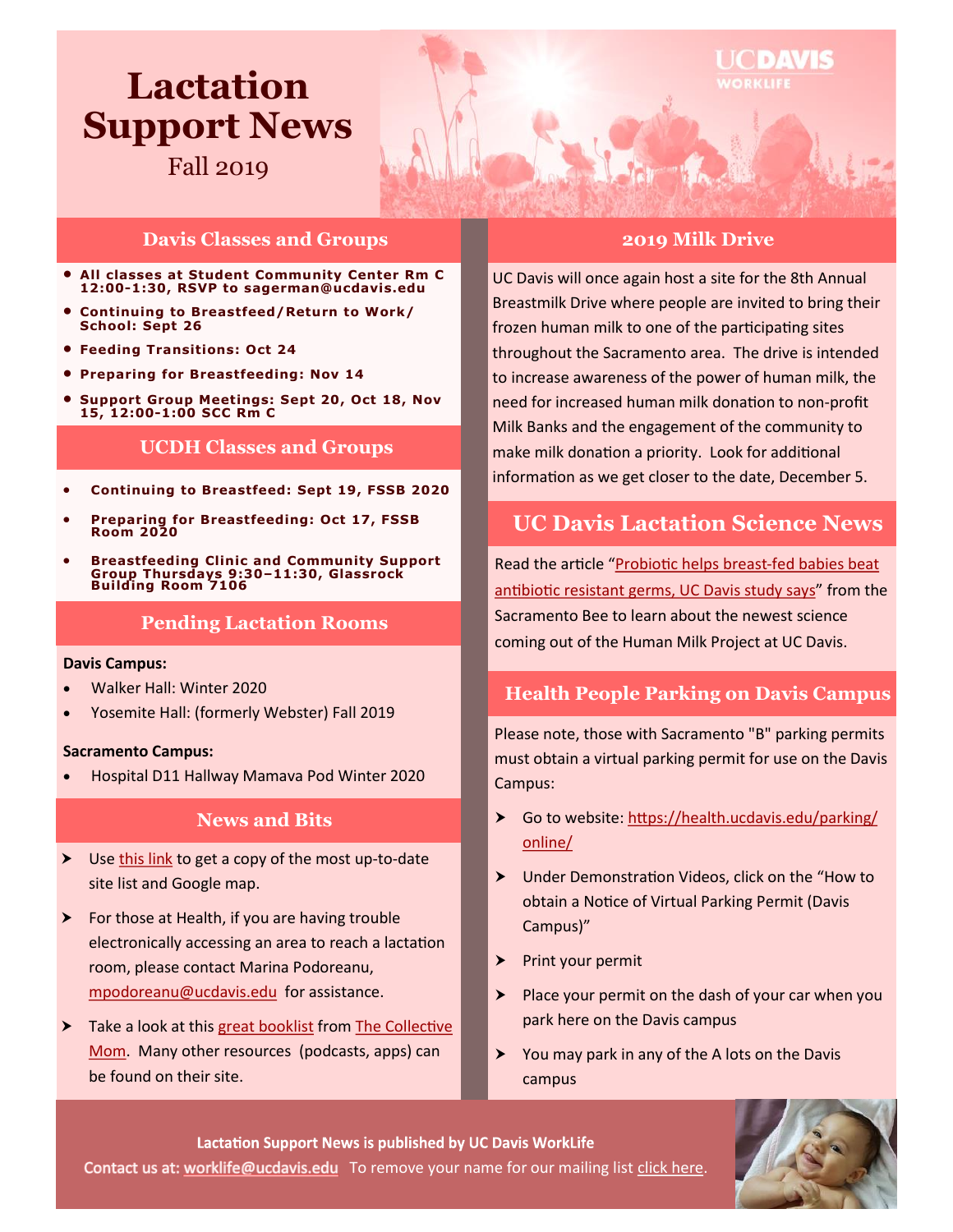# **2018/2019Evaluation Report**

## **Davis Campus: 60 Respondents**

#### **Identified Top Concerns:**

- Some rooms are better than others
- Remote ability for classes and support groups
- Janitorial concerns/cleaning up after self
- Old furniture in old rooms
- Site list access

# **Sacramento Campus: 55 Respondents**

#### **Identified Top Concerns:**

- More rooms and/or stations
- Janitorial concerns
- Stocking of wipes/gloves/paper towels
- Room etiquette for multiple pump rooms
- Second station at MIND
- Cancer Center room

#### What are we doing to address these concerns?

#### **Lactation Rooms:**

Design Standards for both campuses include the inclusion of a lactation room in all new-builds and remodels. Older buildings which have not had a remodel, particularly on campus, were not built to these standards so the rooms are often carved out of existing space and we recognize that these spaces are sometimes not ideal. It is extremely difficult to get space in an existing building and we have to work on the premise that we need to meet policy, provide a feasible option, and that sometimes something is better than nothing, so therefore we will keep some less than ideal rooms, particularly if they fill a geographical "desert".

This past year, we combed the hospital floor by floor, and suggested/requested many lactation spaces of the units/ departments, all of which were denied. We did however encourage the hospital to order a Mamava pod to be placed in a corridor on D11 and received assurances that managers understand their responsibility to provide lactation accommodations. Additionally, the hospital ordered a Mamava for the Hospital lobby area near the ER to serve hospital visitors.

#### **Specific Room Efforts:**

#### Hospital:

- Children's Surgery: lock installed, curtain tracks installed, curtain pending EVS installation.
- MIND: partition tracks installed for second station, curtain pending EVS installation
- Women's Pavilion: curtain ordered for second station
- ER: lock ordered

#### Davis Campus:

- Used but cleaned table and loveseat for VMTH
- Used but cleaned loveseat for Chemistry
- Used but cleaned table in Storer Hall
- Used but cleaned loveseat for Young Hall
- Moved ARC Room out of Gender Neutral restroom to single-purpose site

A site list and link to the google map are provided in every newsletter and are always granted if you pop us an email. Site lists are updated within 24 hours of any change (upon our notification in the case of facilities communications) and the listserv is notified immediately of any changes.

#### **Room Upkeep:**

We are in regular contact with facilities units at both campuses. For Health, we are able to put in additional work requests in addition to normal upkeep. For campus, we regularly update custodial leadership concerning the rooms and request regular cleaning as well as deep cleaning over Spring, Summer and Winter breaks. So, at an overall level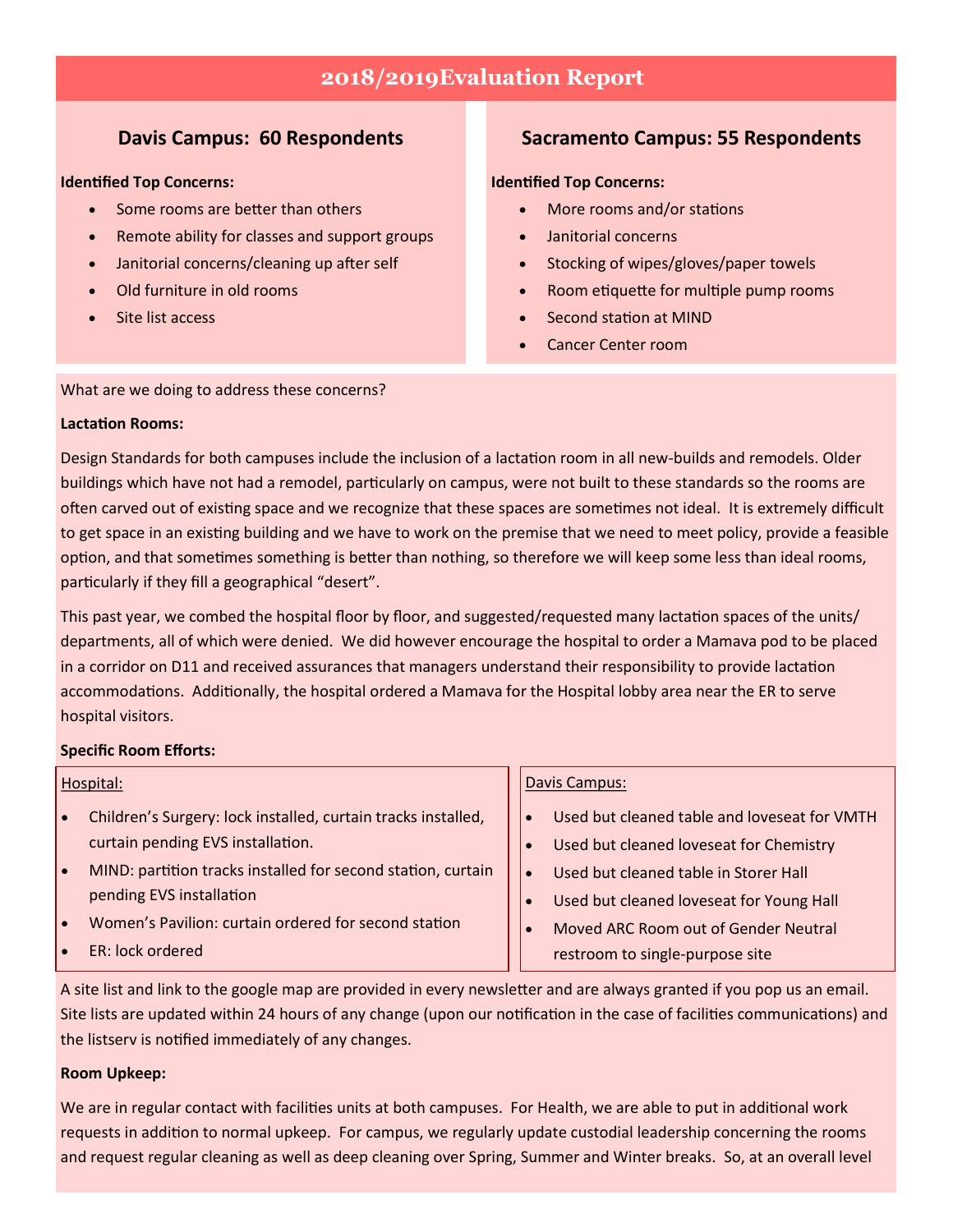# **2018/2019Evaluation Report continued**

we are in frequent contact with custodial regarding the upkeep of the rooms. However, building by building breakdowns do occur and we request, for Davis locations, you contact your building department to get the issue resolved as the LSP has no ability to put in individual work requests as the rooms are not technically assigned to our program. So, if a room in a campus building needs attention, please treat it as you would a dirty breakroom or bathroom short on supplies—the lactation rooms are part of the "building" so individual requests must come from someone residing in that building. If you have a re-occurring issue with a room that is not resolved through these normal processes, then contact us and we can contact custodial leadership concerning that particular building.

#### **Supplies:**

Campus: Wipe canisters are always available for pick up at Heitman Staff Learning Center. We do get out to the rooms twice a year to restock, but simply don't have the staff support for regular visits.

Health: Please contact Marina Podoreanu for restocking of wipes and gloves—the Lactation Consultants at the hospital also have a stash. As a result of the evaluation, we have reached out to facilities and they will be providing the wipes and gloves, that we will provide to them, as part of their normal restocking process.

#### **Ability to access educational programs remotely:**

We realize it is difficult to get out the door with a baby! For this upcoming year we are working to pilot "zooming" some classes—at the exploring stage now, but look for those…

#### **Room Etiquette:**

In response to the most recent survey, we are now identifying on the site list if a room is single or double user. We have also added "Room Etiquette" to the rooms and our website. Please see the next page for a copy of the web document. Shorter versions will be posted in the rooms.

#### **What We Ask of You:**

Please practice the Golden Rule and clean up after yourselves as just one uncleaned "oops" (remember we have hundreds of pumping moms) can soil a room. Please encourage everyone who uses the room to register as the numbers help us help you and registration helps keep the rooms secure.

We want you to know that there are some issues that are simply the best we can do with what we have, some situations where WorkLife can make some adjustments (and continuously campaign for more/better resources) to address identified challenges, and some areas where it is important for us to all work together responsibly and with kindness for each other.

Lastly, If you have a concern or complaint, please do not post on social media and expect the issue to be addressed. Complaining on social media is counter-productive to our mission of positive culture change and providing services to our staff, faculty and students. We prefer to be contacted about any concerns you may have so we can effectively address the situation. Additionally, the annual evaluation is a good and appropriate opportunity to provide your thoughts so we can address specific complaints concerning our programming.